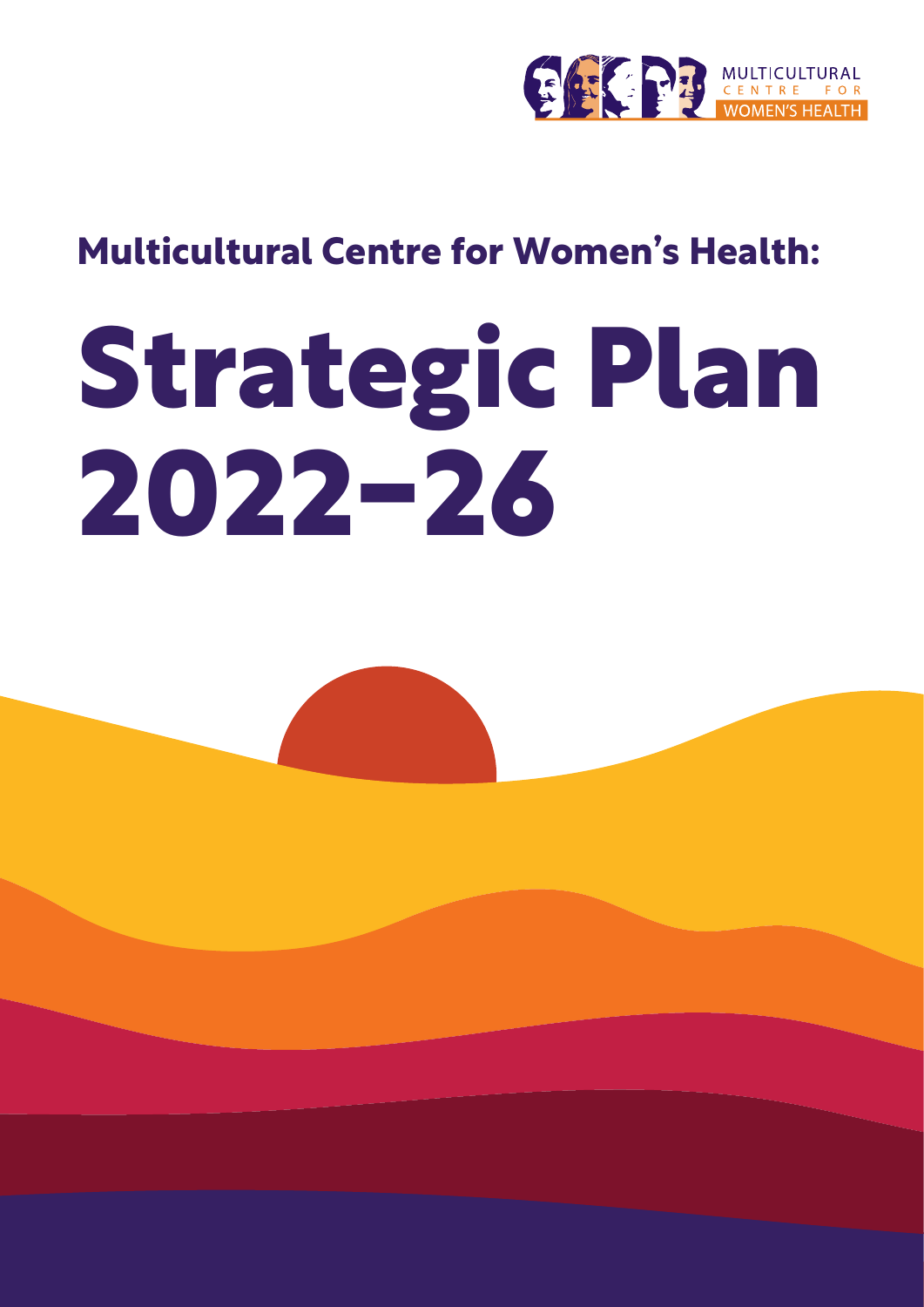

# **Strategy Snapshot**

Our strategy on a page is a summary of what we will prioritise and focus on over the coming four years to deliver on our vision.

### **OUR VISION**

Migrant and refugee women are **free** from all forms of discrimination, have **autonomy** over their lives, and experience **health equity**, **wellbeing**, and **safety** in society.

### **OUR PURPOSE**

We **advocate** and **educate** to strengthen the health, wellbeing, safety and leadership of migrant and refugee women in Australia.

### **OUR APPROACH**



# **Acknowledgment of Country**

We recognise that our health is influenced by the built and natural environment. With the climate crisis in motion, we will minimise our organisational impact on the environment and explore ways to support environmentally sustainable and regenerating practices. As a for purpose organisation, we will seek to be responsible for the impact we have on the environment and leave the world in a better place than we found it.

The Multicultural Centre for Women's Health (MCWH) is proud to acknowledge that the land on which we work and live always was and always will be Aboriginal land. We pay our respects to traditional owners of country and to all Aboriginal and Torres Strait Islander peoples, their culture, their connection to country, and their ancestors and elders past and present. We also acknowledge that our work follows and learns from a history of strong Aboriginal and Torres Strait Islander women, who have been leaders in seeking health, justice and an end to ongoing violence and discrimination against their communities.

> We will develop, share, and deliver programs to empower a broader diversity of migrant and refugee women, including through new technologies.

# **Commitment to care for the environment**

# **OUR IMPACT GOALS**

#### **Empower**

#### **Transform**

We will work together with migrant and refugee women to raise awareness and conduct research, build evidence and advocate to transform society.

#### **Collaborate**

We will partner with workplaces, services, and organisations to increase health access and equity for migrant and refugee women.

### **OUR IMPACT AREAS**

Advancing **sexual** and **reproductive health** and **rights** Improving **mental health** and **wellbeing** Supporting **COVID-19** recovery Enhancing **workplace health** and **wellbeing Preventing violence** against women and children

### **OUR ORGANISATIONAL GOALS**

**Sustainability** for our organisation National **influence** and **leadership**



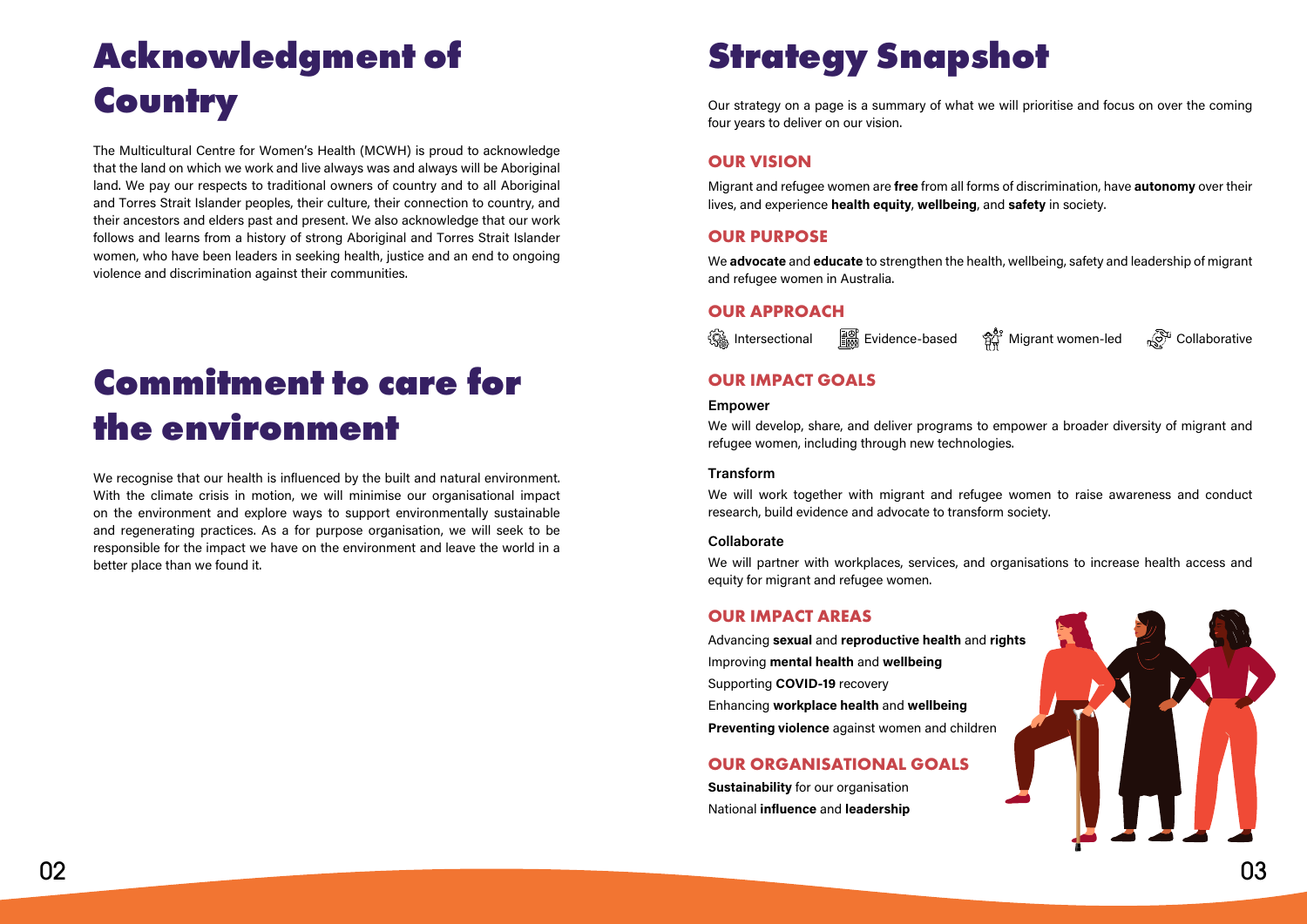# **Introduction**

Multicultural Centre for Women's Health (MCWH) is a national health organisation led by and for migrant and refugee women. Our Strategic Plan 2021-2025 sets out why we exist, for whom, and the positive change we are seeking to achieve. It has been designed to help us focus and prioritise our work to have the greatest possible impact over the four years ahead. We are grateful to the many people who contributed their time, effort and ideas to its development.

# **Strategic context**

The broad context in which we work is at the intersection of three domains: health, gender inequality and racism against migrant communities living in Australia.

These domains continue to be shaped and impacted by global, national and local events, which also inform this Strategy.

Within this broader context, we work to improve the health and wellbeing outcomes of all migrant and refugee women living in Australia, recognising that our health, and experiences of health services, are impacted by and intertwined with gender inequality and racism against migrant communities.

### Racism against migrant communities

There is an increasing body of research demonstrating the damaging impacts of racism on both physical and mental health, and an equally growing acknowledgement of racism and violence against migrant and refugee communities in Australia, at both an interpersonal, institutional and national policy level. Racism and other intersecting forms of discrimination, such as islamophobia, deeply impact migrants and refugees' social and civic participation as well as their access to necessary services, resources and information.

Racial discrimination does not always affect women and men equally or in the same way. As the United Nations Committee on the Elimination of Racial Discrimination notes

There are circumstances in which racial discrimination only or primarily affects women, or affects women in a different way, or to a different degree than men. Such racial discrimination will often escape detection if there is no explicit recognition or acknowledgement of the different life experiences of women and men, in areas of both public and private life. (General recommendation XXV Gender Related Dimensions of Racial Discrimination, 2000)

Importantly, policy and attitudes relating to migrants is rooted in and shaped by the history of colonisation and violence against Aboriginal and Torres Strait Islander people in this Country. This context of ongoing colonial violence must inform our advocacy around racism and discrimination. that we do has been shaped by a history of strong Aboriginal and Torres Strait Islander women, who have been leaders in seeking justice and an end to ongoing violence and discrimination against their communities.

# Gender inequality

Gender inequality is harmful to the physical, mental, sexual and reproductive and economic health and wellbeing of all women, men and gender diverse people. It is the primary cause and key driver of violence against women and their children, and has many other damaging short and long-term consequences for their physical and mental health.

Gender inequality drives sex and gender discrimination at work, in the home and in community and is reflected in a persistent gender pay and superannuation gap as well as a higher risk of poverty for women, who face lifelong economic barriers due to unequal, gendered beliefs and attitudes towards paid and unpaid work.

Gender inequality does not affect all women equally or in the same ways. Migrant and refugee women face gender inequality in ways that are inextricably fused with, and often compounded by, racism and gendered racial stereotypes and attitudes. Gender inequality impacts migrant women's health and wellbeing on many levels, including their access to information and services and their opportunities for employment, leadership, and participation in public and social life.



#### Global, national and local events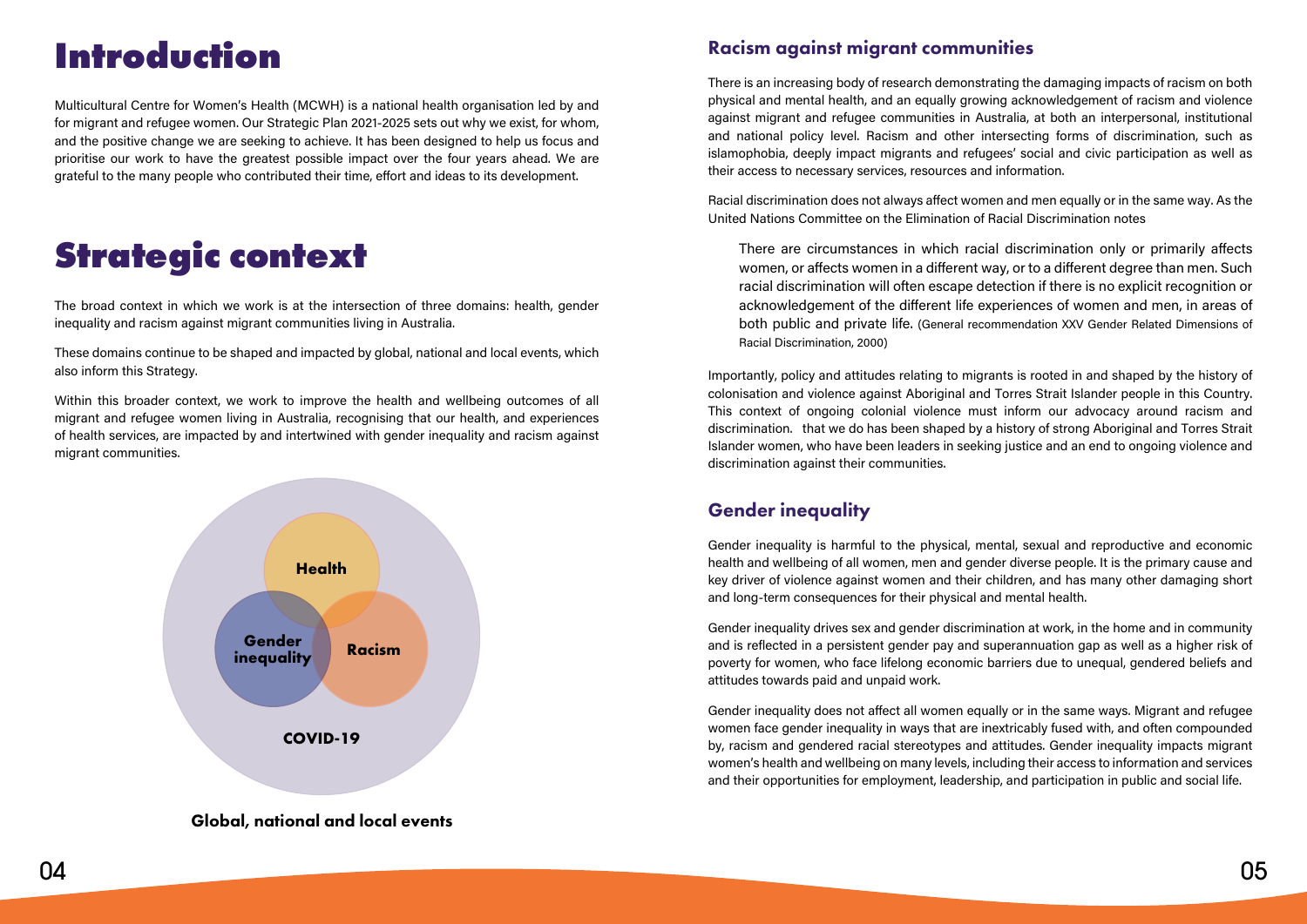# Health and the global COVID-19 pandemic

Since March 2020, the impacts and implications of the COVID-19 pandemic have deeply impacted health and wellbeing in Australia. Globally, the virus has led to millions of infections, deaths and long-term health conditions. Preventative measures and restrictions have also significantly impacted physical and mental health, due to prolonged social isolation, financial stress, family violence, anxiety and mental illness, as well as delays to health checks, elective surgeries and other health education and care. In additions, the ongoing strain on the health care system has led to an exhausted workforce, and put many health practitioners, carers, cleaners and other essential workers at higher risk of infection.

The COVID-19 pandemic has disproportionately affected migrant and refugee women and their families. They have been hardest hit by job and income losses, while shouldering the greatest share of caring, household and family responsibilities. Migrant and refugee women in paid employment, disproportionately occupy roles in essential services, putting them at greater risk of COVID-19 infection, while also being less able to access government support or health information. As a group who already experience significant isolation, migrant and refugee women have also been cut off from key social networks, restricted from overseas travel, and in many cases are grieving and fearing for loved ones and events overseas.



# **Our Strategic Plan**

# **Our vision**

Our vision describes the world we want to live in. It is the ultimate impact for which we strive: our long-term aspiration. It is a vision for health, equity and full participation in society for migrant and refugee women.

**Migrant and refugee women in Australia are free from all forms of discrimination, have autonomy over their lives and experience health equity, wellbeing, and safety in society.**

# **Our purpose**

Our purpose describes how we will contribute to our vision of the future. Our purpose involves leading, educating and motivating people at all levels of society, to advance migrant and refugee women's health, wellbeing and safety in Australia.

**We advocate and educate to strengthen the leadership, health, wellbeing and safety of migrant and refugee women in Australia.**

# **Our impact areas**

Our impact areas highlight key priorities in our work over the next four years.

We know there are many current issues that impact migrant and refugee women's health. To use our resources effectively and have the greatest possible impact, we will focus on five key areas over the next four years.

- **•** Advancing sexual and reproductive rights
- **•** Improving mental health and wellbeing
- **•** Preventing violence against women and children
- **•** Enhancing workplace health and wellbeing
- **•** Supporting COVID-19 recovery

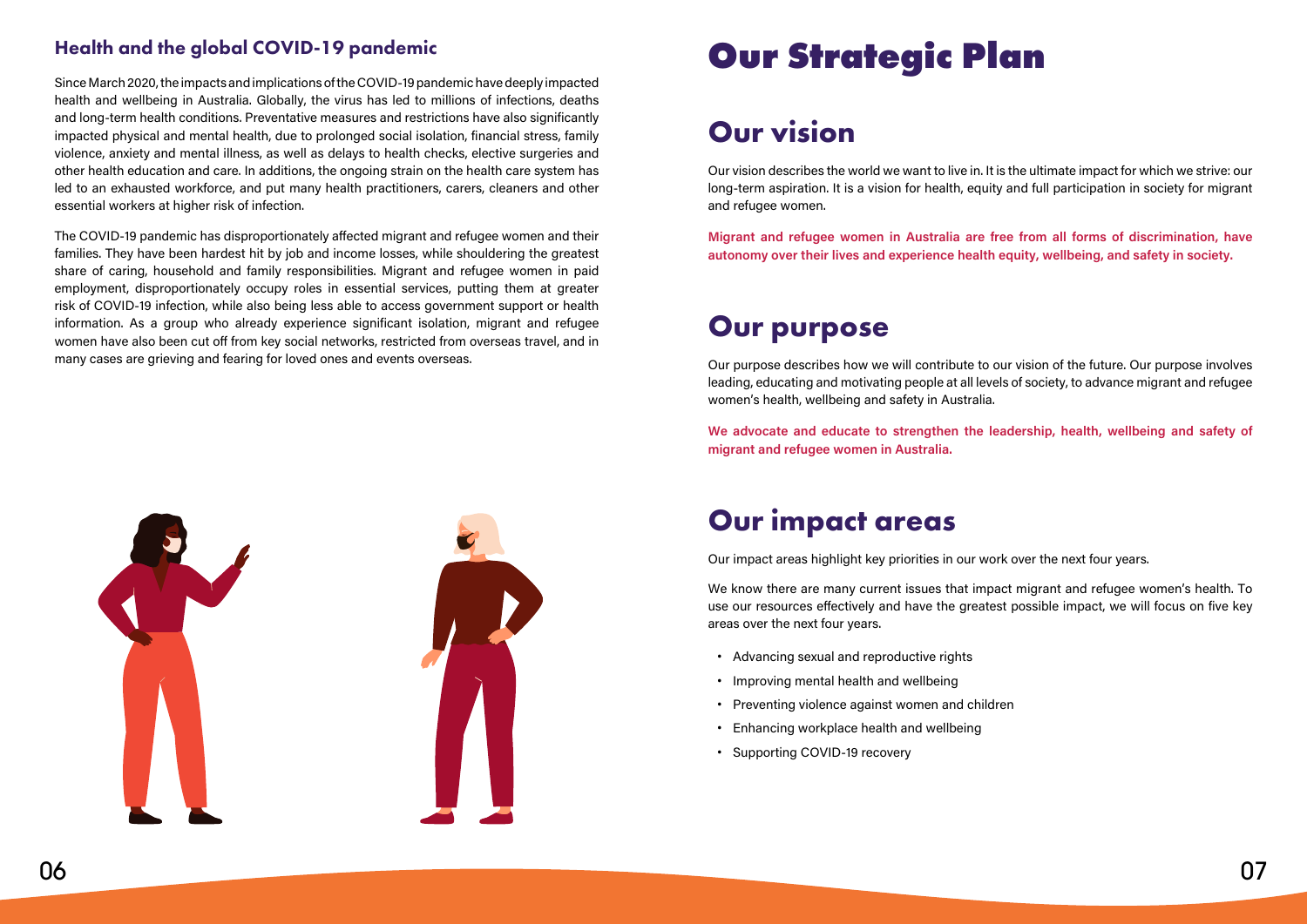# Advancing sexual and reproductive health and rights

Migrant and refugee women face additional barriers to accessing sexual and reproductive healthcare and exercising their sexual and reproductive health rights than Australian-born women. These barriers include a lack of information provided in languages other than English, prohibitive costs and residency conditions, stigma and discrimination both within and imposed on communities, and a lack of culturally appropriate service provision.

### Improving mental health and wellbeing

In past decades, many changes have occurred to address gendered inequality and improve women's rights to health and wellbeing in workplace settings. However, migrant and refugee women continue to disproportionately face discrimination at work, which is often due to immigration and visa hurdles, poor working conditions, and exploitation. In addition, barriers to participation often make it challenging for migrant and refugee women to become leaders and decision makers in their organisations.

Mental health and wellbeing challenges significantly impact individuals and communities across Australia, further exacerbated by stress and social isolation driven by the COVID-19 pandemic. Migrant and refugee women face many of the same challenges and access barriers to their mental health and wellbeing as their sexual and reproductive health. Multilingual mental health resources, culturally appropriate and trauma-informed service provision, and initiatives to address stigma and discrimination are needed.

### Preventing violence against women and children

Violence against women is a serious and pervasive problem in Australia. Research shows that migrant and refugee women's experiences of violence are impacted by their immigration context, financial status, family and community networks, and their geographical location. Migrant and refugee women may experience different forms of violence, violence that is more prolonged and severe, and face additional barriers to accessing support services.

### Enhancing workplace health and wellbeing

# Supporting COVID-19 recovery

Migrant and refugee women have always experienced challenges related to social isolation, mental health support, family violence, education and employment, as well as barriers to accessing health and violence support services. COVID-19 has exacerbated these challenges and barriers. Providing migrant and refugee women with tailored, accessible and culturally appropriate prevention, treatment and vaccination information and services will be key in supporting recovery across Australia.

# **Our impact goals**

Our impact goals express how we will contribute in our impact areas. Our role is multifaceted and includes engagement with our communities, partners and the broader health sector.

### Empower

#### **We will develop, share, and deliver programs to empower a broader diversity of migrant and refugee women, including through new technologies.**

We will ensure that migrant and refugee women have the tools, resources and information they need to make informed choices about their health, wellbeing and safety, understand their health rights, build their health literacy, and know what services are available to them. We will use new technologies to expand our reach and will provide programs that are accessible, appropriate, and tailored to a broad diversity of migrant and refugee women.

#### **To achieve this, we will:**

to migrant and refugee women, prioritising groups who need it most, including women with

- **•** Provide accurate, tailored and timely health education, leadership programs, and resources disabilities, LGBTIQ communities and women with low incomes and insecure residency.
- **•** Further embed inclusive, intersectional and feminist approaches and messages into insecure residency.
- **•** Build on what we have learned delivering health education virtually during COVID-19 by through different mediums and formats.

our projects and programs, session planning and safety procedures to increase access for women with disabilities, LGBTIQ communities and women with low incomes and/or

adapting our programs and expanding our use of technology to reach new audiences

#### **We will track and assess our performance through the following indicators:**

- **•** Number and demographics of migrant and refugee women who attend our programs or access our resources.
- **•** Number of partnerships which broaden our impact in health literacy and health education for migrant and refugee women.
- **•** Feedback received from women who use our services or programs.
- **•** Changes reported by participants of health education and leadership programs we facilitate.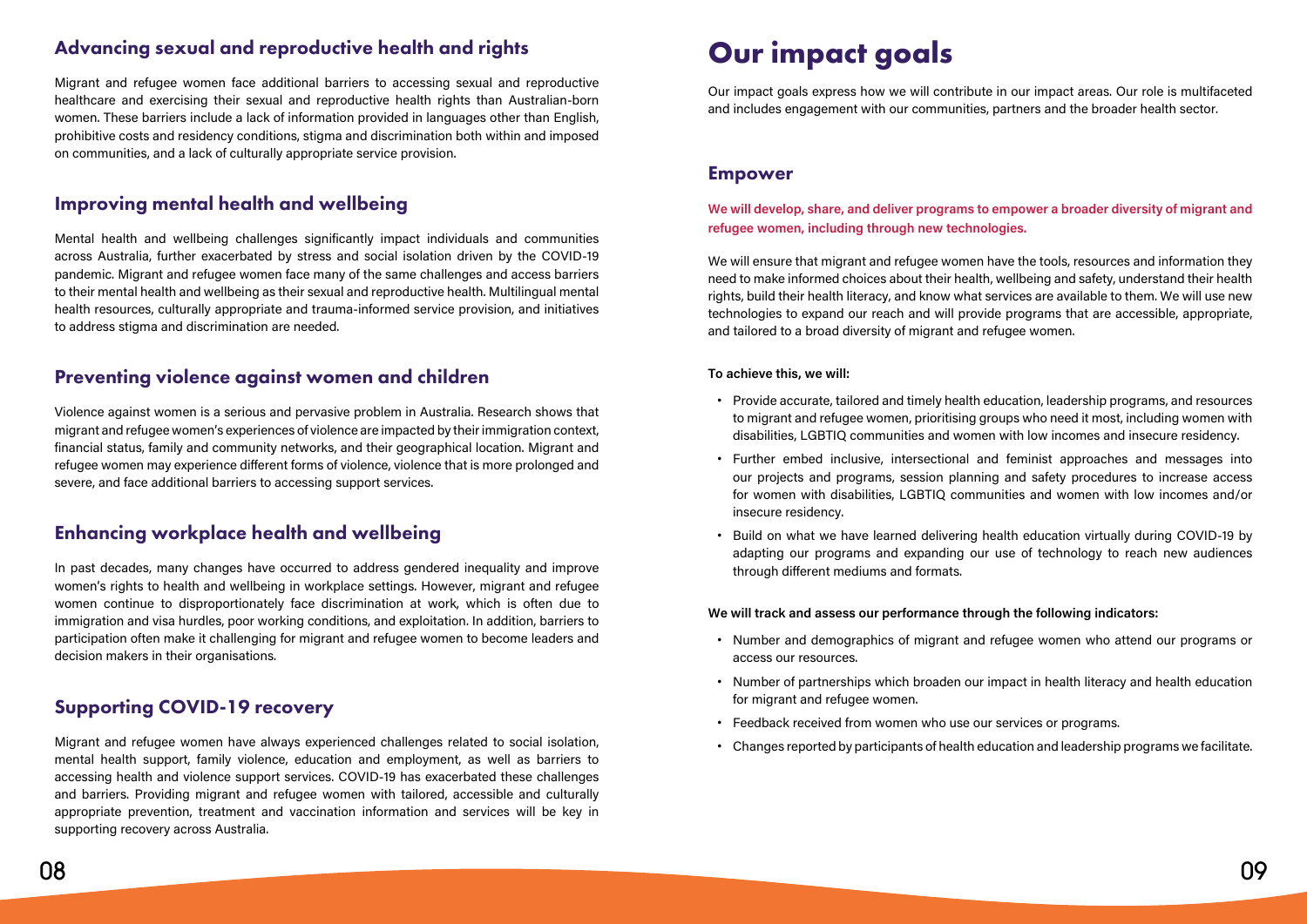

# Transform

#### **We will work together with migrant and refugee women to raise awareness and conduct research, build evidence and advocate to transform society.**

We will continue to build and promote the evidence base to demonstrate the needs and experiences of migrant and refugee women, and the solutions needed for effective improvement in health outcomes. We will continue to use our evidence base to transform attitudes, practice, policies and systems. We will identify existing and emerging trends, gaps and opportunities for advancing migrant and refugee women's health, wellbeing and safety.

#### **To achieve this, we will:**

- **•** Build on and promote the evidence base for migrant and refugee women's health and wellbeing (in the changed context/climate) and seek to address gaps in knowledge through research partnerships.
- **•** Engage and support women from migrant and refugee backgrounds and others to be spokespeople, influencers and champions for migrant and refugee women's health and wellbeing, the work we do and the issues we address.
- **•** Continue to advocate, build and broaden our relationship with government, decision makers, researchers and other stakeholders, to enact policy change that enhances migrant and refugee women's heath rights and opportunities.
- **•** Enhance migrant and refugee women's health, rights and opportunities through effective engagement with stakeholders.

#### **We will track and assess our performance through the following indicators:**

- **•** Number of research papers we publish specific to our impact areas
- **•** Number of times we are invited to speak at various forums on the results of our research
- **•** Number of women from migrant and refugee backgrounds participating in our programs who become spokespeople, influencers or champions for our impact areas
- **•** Number of government panels, sector committees and official forums we sit on and participate in
- **•** Evidence that our advocacy with government and decision makers results in issues relevant to migrant to refugee women's health rights and opportunities being acknowledged and addressed in new state and federal government policies, plans and programs

# **Collaborate**

#### **We will partner with workplaces, services, and organisations to increase health access and equity for migrant and refugee women.**

We will draw on the evidence base as well as our experience and expertise to transform workplaces and health services to be inclusive of migrant and refugee women. By working in partnership, we will build capability so that services, information and workplaces are accessible, relevant, culturally safe and high quality for migrant and refugee women.

#### **To achieve this, we will:**

impact within our key areas, and offer the greatest benefit to migrant and refugee women.

- **•** Define and develop a process for partnership and collaboration in order to increase our
- **•** Develop partnerships with organisations that have specialist knowledge, including understanding and deliver tailored programs for migrant and refugee women.
- **•** Develop and implement a membership strategy to re-invigorate and increase our membership base within Victoria and across the country.

knowledge of disability, LGBTIQ+, young people and seniors' rights, to further our

#### **We will track and assess our performance through the following indicators:**

healthcare providers, employers and managers who have participated in our training

- **•** Number of healthcare providers, employers and managers who have participated in our training programs
- **•** Evidence of improvement in the services provided to migrant and refugee women from programs
- **•** Number of specialist organisations we partner with on projects
- **•** Number of women from migrant and refugee backgrounds associated with specialist organisations that we reach with our tailored programs
- **•** Increase in the number of engaged MCWH members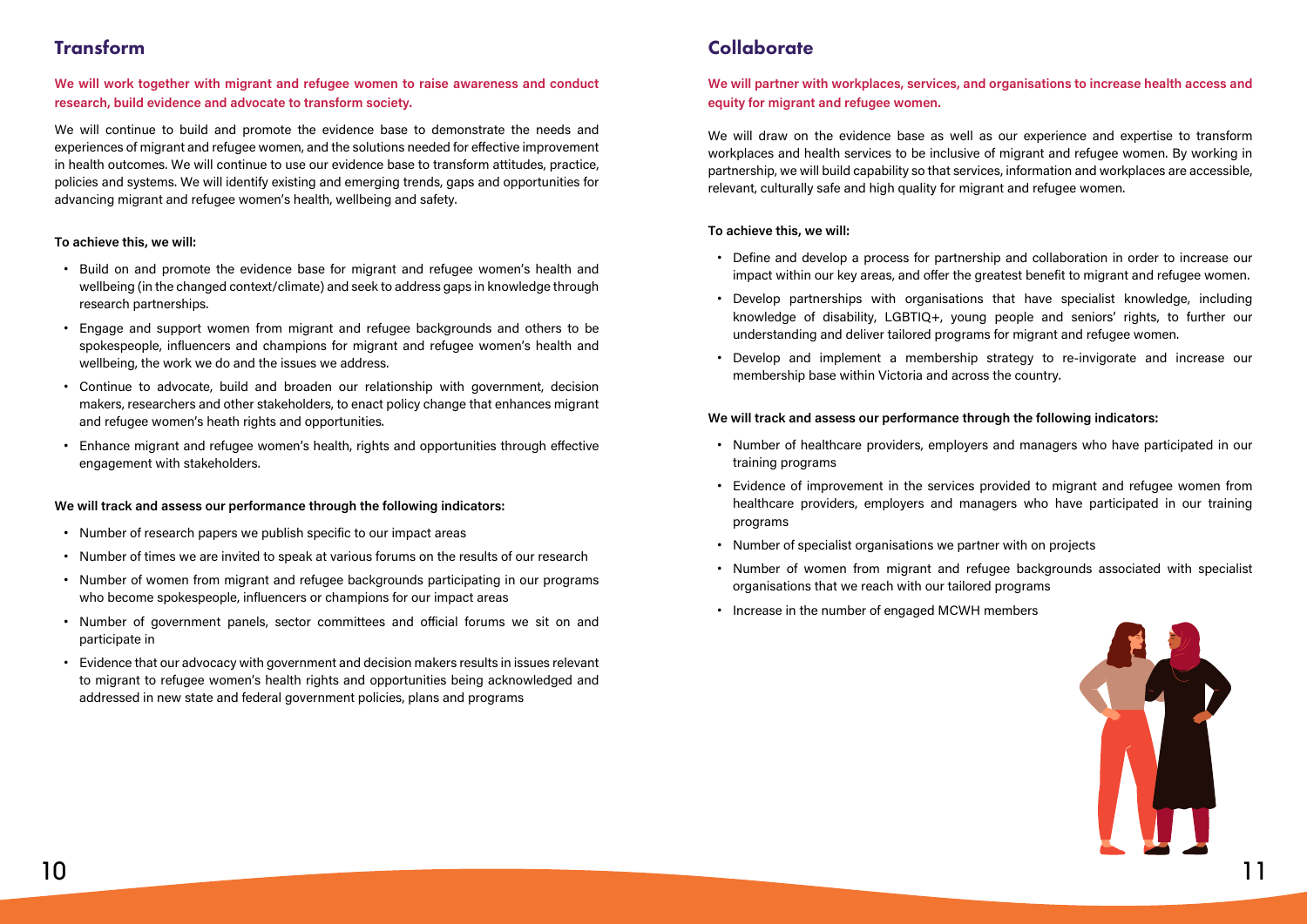# **Our organisational goals**

We need to ensure that both our financial position and workforce is healthy and sustainable to have the greatest possible impact. As such, we have identified two internal goals that will support us to deliver on our vision, purpose, impact areas and roles.

# Sustainability for our team and organisation

Our people are our greatest asset. To support them, we must not only maintain a strong organisational culture that nurtures our workforce, but also have the financial ability to support this culture. To be financially resilient, we will implement strategies to diversify our revenue sources for long term-sustainability.

#### **To achieve this, we will:**

- **•** Review our operating model to determine whether we have an optimal workforce structure, processes, and technology to support our ongoing growth.
- **•** Continue to be an employer of choice for migrant and refugee women by formalising processes for staff recognition, succession planning and professional development to attract and retain our unique, talented and committed workforce.
- **•** Stabilise, increase and diversify our revenue by implementing our Business Development Strategy, including expansion of Fee For Service delivery.
- **•** Streamline our monitoring and evaluating processes for impact reporting.

#### **We will track and assess our performance through the following indicators:**

- **•** Level of engagement and satisfaction of our staff
- **•** Number of new Fee for Services clients
- **•** Number of Fee For Service clients that return and/or refer
- **•** Annual increases in MCWH financial reserves
- **•** Annual increases in the proportion of non-government funded revenue to total revenue
- **•** Advocacy activities informed by impact data from our programs

# National influence and leadership

We are a unique and strong voice for migrant and refugee women's health, wellbeing, and safety. Through our influence, we are committed to elevating the voices of the migrant women and communities we serve, profiling the work of our partners and sharing the outcomes of our work nationally. Over the next four years, we will increase our national influence by building partnerships, building capacity, delivering service, and conducting research and advocacy at a national level to create systemic change.

#### **To achieve this, we will:**

- **•** Explore extension of our on-the-ground service delivery outside of Victoria.
- **•** Build on and promote our projects and programs to increase our reach nationally.
- **•** Strengthen our national network and reach by forging new connections with migrant and refugee women, bilingual education and health organisations across Australia to advance migrant and refugee women's health and wellbeing.
- **•** Review and update our organisational values, language and policies to reflect our changing/ new understandings of gender, sex, and sexual orientation.
- **•** Implement a Reconciliation Action Plan.

#### **We will track and assess our performance through the following indicators:**

- **•** A signature MCWH program is funded by federal government for expansion to other states
- **•** Number of national enquiries (media, government, partners etc) seeking our advice and expertise on topics relating to migrant women's health, wellbeing and safety
- **•** Number of funding programs we are successful in (national and state) both alone and through partnership
- **•** Increase in awareness of our brand and work within Victoria and nationally

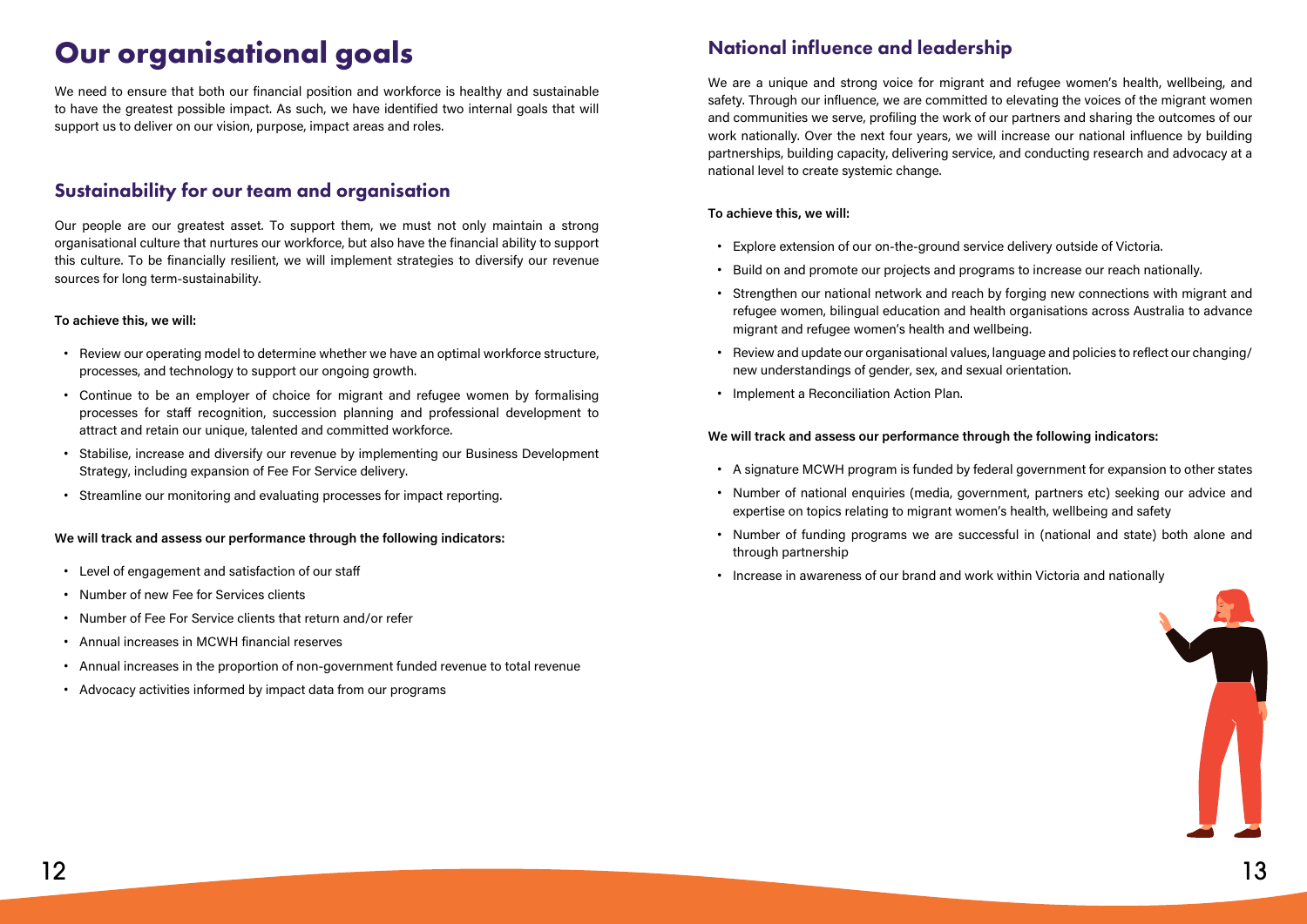# **Glossary**

Equality – the state of being equal, especially in status, rights, or opportunities. In practice, this means each individual or group of people is given the same resources or opportunities.

Equity – recognises that each person has different circumstances and allocates the exact resources, initiatives, responses and opportunities needed to reach a fair outcome.

**Feminist** - the belief in full social, economic, and political equality for women.

Intersectionality - the complex way in which the effects of multiple forms of discrimination (such as racism, sexism and classism) combine, overlap or intersect especially in the experiences of marginalised individuals or groups.

Intersectional feminism - the understanding of how women's overlapping identities — including race, class, ethnicity, religion, and sexual orientation impact the way they experience oppression and discrimination.

# **Concluding remarks**

This Strategy captures our commitment to the health, wellbeing and safety of migrant and refugee women. It is not just words on a page. We will translate this Strategy into meaningful action that drives positive change for, by and with migrant and refugee women.



# **Our Approach**

Our approach is a set of shared principles that underpins how we work with each other, our partners and our communities.

### **Intersectional**

An intersectional and feminist approach means seeing the many ways women's lives, health and decisions are impacted by overlapping social and institutional forces.

### Migrant-women led

Since 1978, we have worked for the recognition of migrant and refugee women as leaders, experts, agents for change, decision makers and active participants in their health and wellbeing.

## Evidence-based

Building a clearly communicated evidence-base and dispelling assumptions around migrant women's health is central to increasing all women's opportunities for better health and equitable access to services.

# **Collaborative**

Together we are stronger. Building relationships with partner organisations adds value to existing work and opens more doors to health for migrant women.